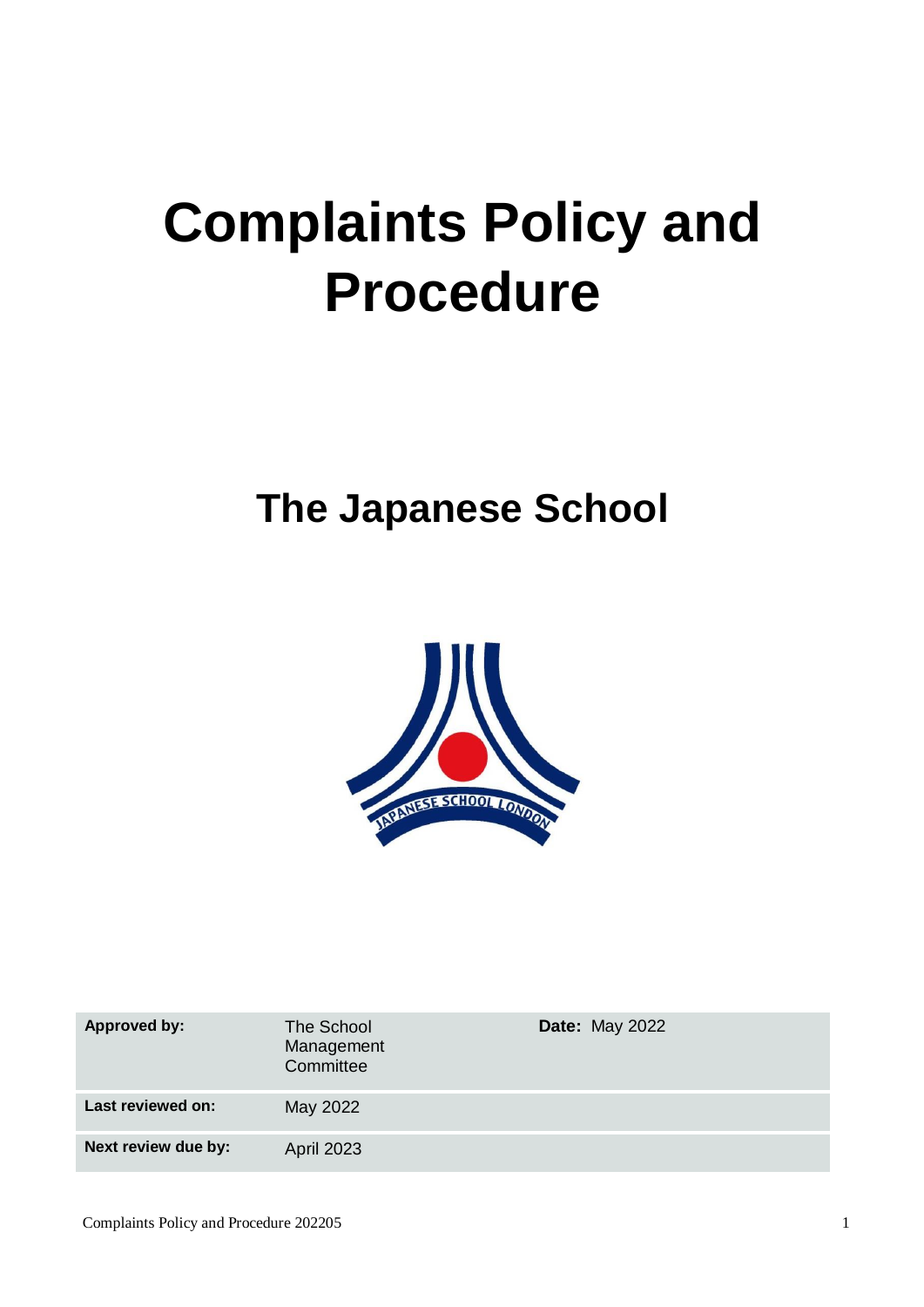### **Introduction: Parents and schools working together**

Children of any age are more likely to be happy at school, and to achieve their best, if their parents take an active interest in their education and welfare during the time the child is in school. We value the involvement of parents and care person in the operations of our school and offer many opportunities for you to take part in your child's education here, for example:

- ·Open Class Day and Demonstration Lessons (April, January)
- ·Parent-teacher consultation (May, November)
- ·Sports Day, Culture Day
- ·Open Day
- ·Open Class Day on Sunday
- ·Parents' Help (Swimming, School Trips, Outdoor Study)

It is natural that parents may, from time to time, be concerned about some aspect of their child's education or welfare at school. This may, for example, be due to a misunderstanding about the school's approach to aspects of the curriculum, or about the way we deal with behavioural problems. We therefore welcome enquiries from parents about these and other matters, and are confident that in the vast majority of cases, we can reassure you by explaining our policies and practices, and how they subsequently affect your child.

With a commitment from all concerned in resolving any such concerns calmly and rationally, we can work with you to try to achieve the most appropriate solution in your child's interests. You are welcome to see our school policies on our homepage. We can also provide you with the school prospectus if you wish, but a small charge will be incurred. Please enquire at the school office.

#### **Expressing your concerns**

In line with the guidance of DfE and Ministry of Education, Culture, Sports, Science and Technology (MEXT) in Japan, our policy is that parental concerns and complaints should be dealt with locally, that is at school level, wherever possible.

This is because we want to build and maintain good relations with you and to work with you to provide the best possible education for your child.

Wherever possible, we prefer to resolve any concerns informally, so as to make the best use of valuable time in supporting all the children in our care.

If, therefore, you have any concerns at all about your child's education or welfare at school, please speak to your child's class teacher in the first instance, or speak to the deputy head teacher. We will then explain what action we can take to help to resolve the problem.

From time to time, situations can arise where parents feel that they must state their concern more formally. The procedures set out in this document explain how we handle such cases.

As partners in your child's education, we all need to approach any difficulties calmly, and without aggression, so that we can work on the problem constructively together.

#### **Our procedures for dealing with general concerns**

The majority of concerns from parents, care person and others are handled under the following general procedures.

**Stage 1** aims to resolve the concern through informal contact at the appropriate level in school. Your child's class teacher or the deputy headteacher will be involved in it. When the concern is serious, other teachers such as a headteacher, a chief teacher or a supervisor of the primary or secondary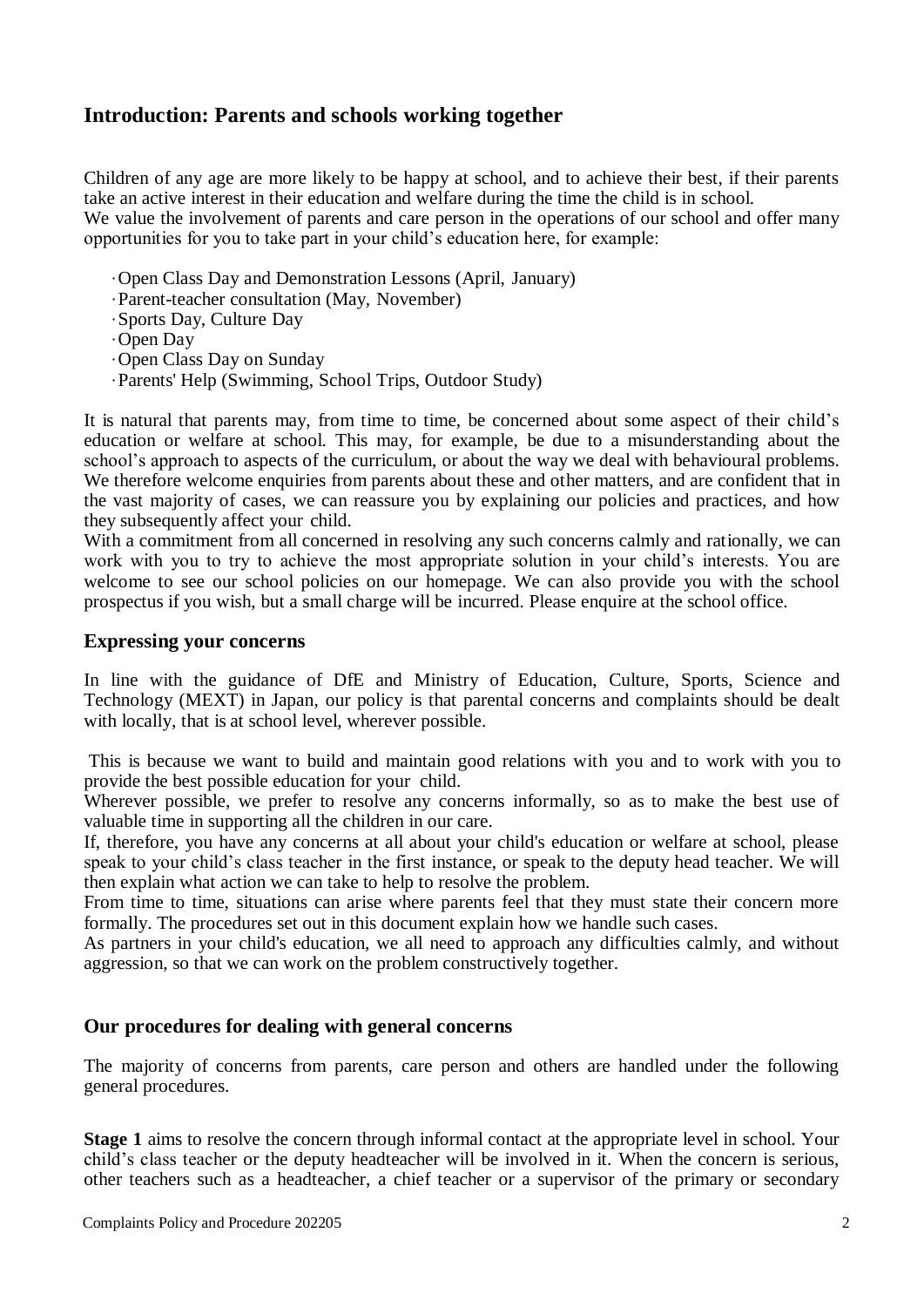school will be involved.

**Stage 2** is the first formal stage at which written complaints are considered by the headteacher, who has special responsibility for dealing with complaints.

**Stage 3** is the next stage once Stage 2 has been worked through. It involves a complaints review by the Complaints Reviewing Committee.

How each of these stages operates is explained as follows.

#### **Stage 1 - Your initial contact with the school**

- 1. Many concerns will be dealt with informally when you make them known to us. The first point of contact should be your child's class teacher or the deputy headteacher.
- 2. We will see you, or contact you by telephone or in writing, as soon as possible. We will deal with the concern with sincerity. When the concern is particularly serious, other teachers such as a supervisor of the lower or upper school will be involved.
- 3. We will ensure that you are clear what action or monitoring of the situation, if any, has been agreed.
- 4. We will discuss with you (normally within ten working days) the progress of our enquiries. You will have the opportunity to ask for the matter to be considered further, once we have responded to your concern.
- 5. If you are still dissatisfied following this informal approach, your concern will become a formal complaint and we will deal with it at the subsequent stage.

#### **Stage 2 - Formal consideration of your complaint**

This stage in our procedures deals with written complaints. It applies where you are not happy with the informal approach to deal with your concern, as outlined under Stage 1 above.

- 1. Normally, your written complaint should be addressed to the headteacher. If, however, your complaint concerns the headteacher personally, it should be sent to the school marked "For the attention of the Chairman of School Management Committee."
- 2. We will acknowledge your complaint in writing within five days after receiving it.
- 3. We will enclose a copy of this procedural manual together with the acknowledgement.
- 4. Normally, we would expect to respond within two weeks but if this is not possible, we will write to explain the reason for the delay and inform you when a full response will be provided.
- 5. As part of our consideration of your complaint, we may invite you to a meeting to discuss the complaint and fill in any details required. If you wish, you can ask someone to accompany you to assist in explaining the reasons for your complaint.
- 6. The headteacher may also be accompanied by a suitable person if he/she wishes.
- 7. Following the meeting, the head teacher will, where necessary, talk to witnesses and take statements from others involved. If the complaint centres on a pupil, we will talk to the pupil concerned and, where appropriate, others present at the time of the incident in question.
- 8. We will normally talk to pupils with a parent or care person present, unless this would delay the investigation of a serious or urgent complaint, or where a pupil has specifically said that he or she would prefer the parent or care person not to be involved. In such circumstances, we will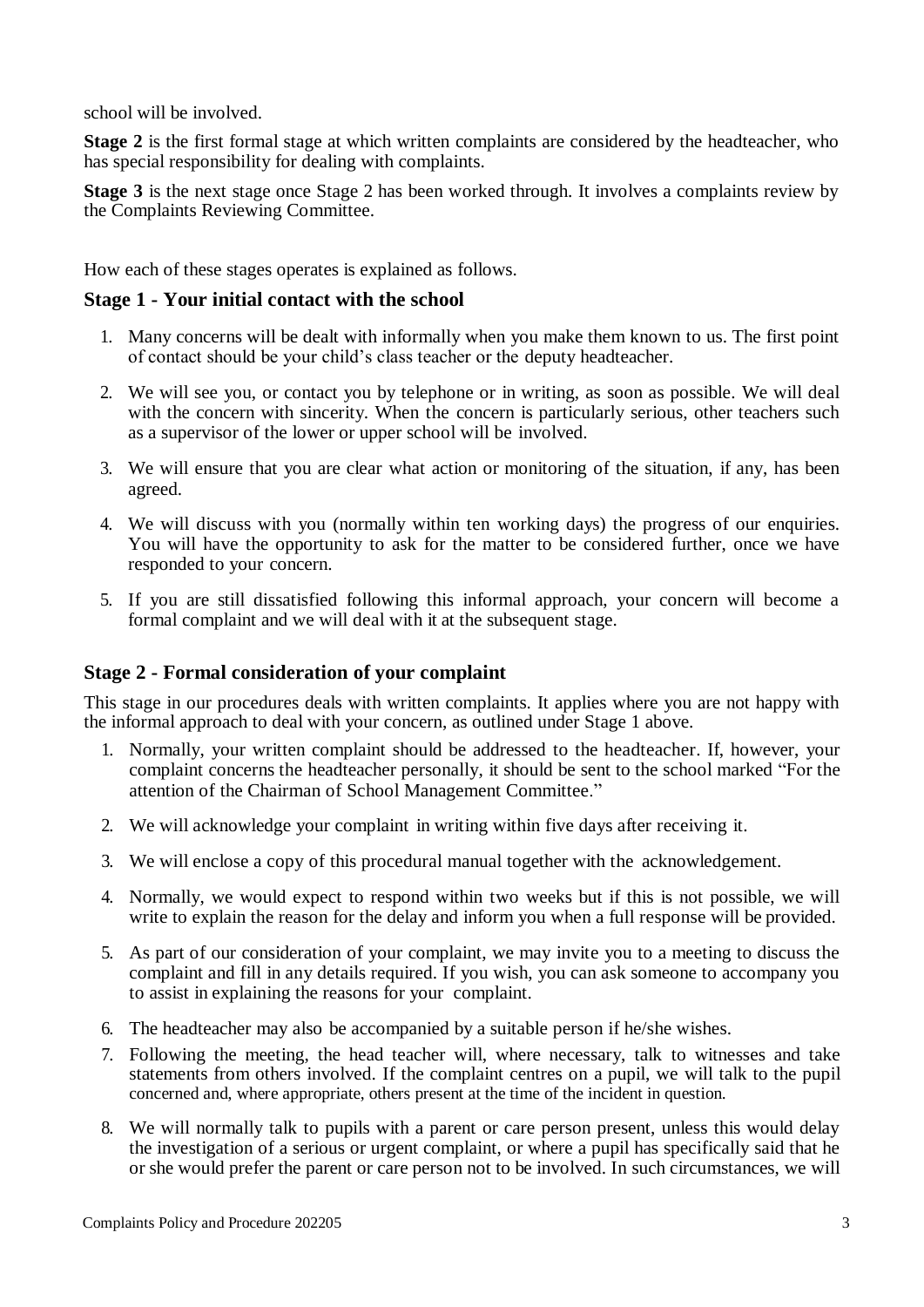ensure that another member of staff, with whom the pupil feels comfortable, is present.

- 9. If the complaint is against a member of staff, it will be dealt with under the school's internal procedures, as required by law.
- 10. The headteacher will keep written or typed, signed and dated records of all meetings and telephone conversations, and other related documentation.
- 11. Once we have established all the relevant facts, we will send you a written response to your complaint. This will give a full explanation of the headteacher's decision and the reasons for it. We may invite you to a meeting to discuss the outcome as part of our commitment to building and maintaining good relations with you.

#### **Stage 3 - Further consideration of your complaint**

If your concern has already been through Stages 1 and 2 and you are not happy with the outcome, we will agree to set up a meeting to consider the issues with a member and/or members of the Complaints Reviewing Committee, which is formed by a member of the School Management Committee, a supervisor of the primary or secondary school, a representative of the parents association and a person was not directly involved in the matters. This is a formal process, and the ultimate recourse at school level. The Chairman of the Complaints Reviewing Committee.

- 1. Your written complaint should be addressed to the Chairman of the Complaints Reviewing Committee.
- 2. He / She will acknowledge your complaint in writing within five days after receiving it.
- 3. He / She will enclose a copy of this procedural manual together with the acknowledgement. Normally, we would expect to respond within two weeks, but if this is not possible he/she will write to explain the reason for the delay and let you know when he/she hopes to be able to provide a full response.
- 4. As part of his/her consideration of your complaint, he/she will invite you to a meeting to discuss the complaint and fill in any details required. If you wish, you can ask someone to accompany you to assist in explaining the reasons for your complaint.
- 5. The headteacher may also be accompanied by a suitable person if he/she wishes.
- 6. Following the meeting, the Chairman of the Complaints Reviewing Committee will, where necessary, talk to witnesses and take statements from others involved. If the complaint centres on a pupil, he/she will talk to the pupil concerned and, where appropriate, others present at the time of the incident in question.
- 7. The Chairman of the Complaints Reviewing Committee will normally talk to pupils with a parent or care person present, unless this would delay the investigation of a serious or urgent complaint, or where a pupil has specifically said that he or she would prefer the parent or care person not to be involved. In such circumstances, the Chairman of the Complaints Reviewing Committee will ensure that another member of staff, with whom the pupil feels comfortable, is present.
- 8. If the complaint is against a member of staff, it will be dealt with under the school's internal procedures, as required by law.
- 9. The Chairman of the Complaints Reviewing Committee will keep written and/or typed, signed and dated records of all meetings and telephone conversations, and other related documentation.